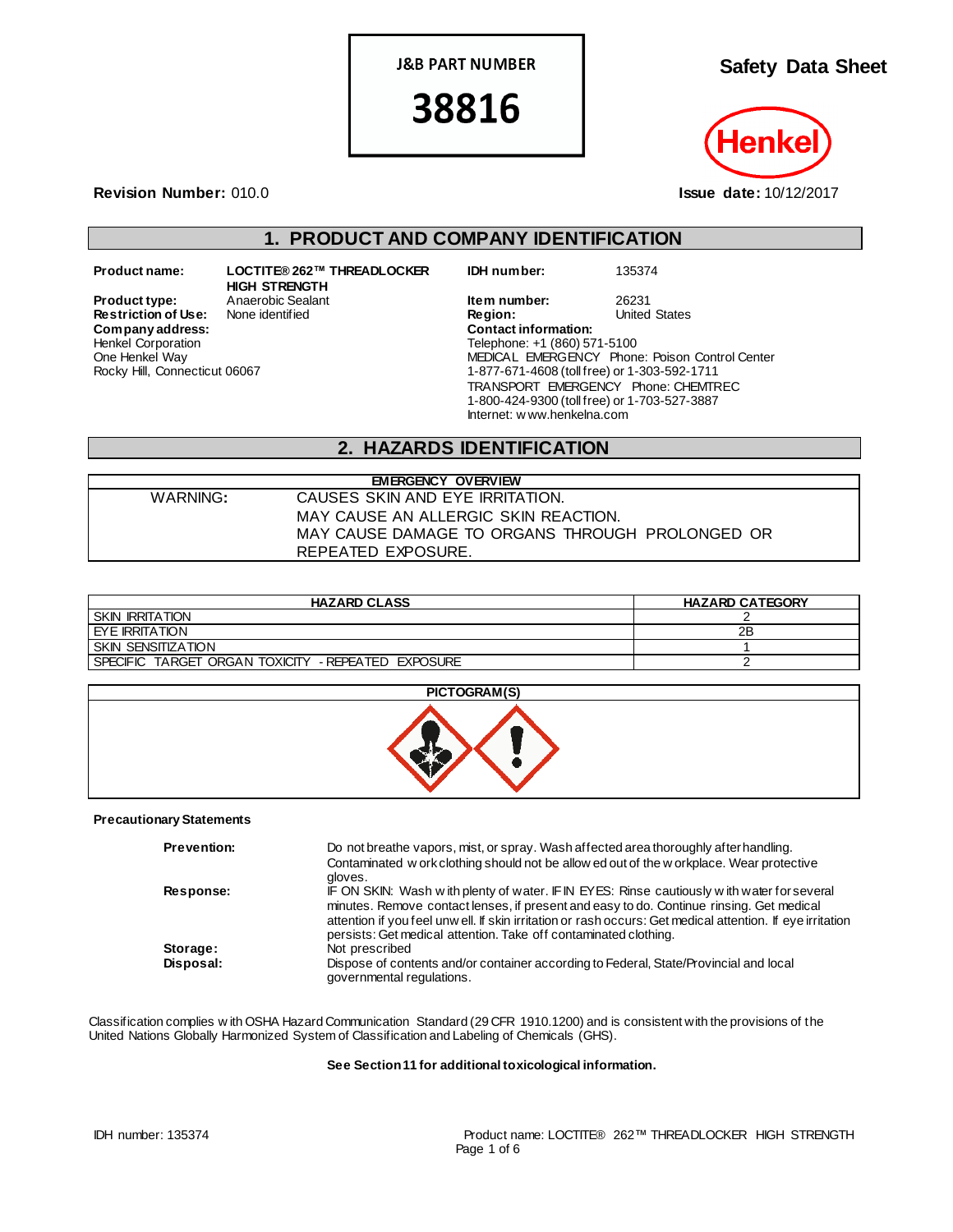# **3. COMPOSITION / INFORMATION ON INGREDIENTS**

| Hazardous Component(s) | <b>CAS Number</b> | Percentage* |
|------------------------|-------------------|-------------|
| Saccharin              | $81 - 07 - 2$     | $1 - 5$     |
| Ethene, homopolymer    | 9002-88-4         | $1 - 5$     |
| Cumene hydroperoxide   | $80 - 15 - 9$     | 1 - 5       |
| Cumene                 | $98 - 82 - 8$     | $0.1 - 1$   |
| Methyl methacrylate    | $80 - 62 - 6$     | $0.1 -$     |

\* Exact percentages may vary or are trade secret. Concentration range is provided to assist users in providing appropriate protections.

| <b>4. FIRST AID MEASURES</b>       |                                                                                                                                                                               |  |
|------------------------------------|-------------------------------------------------------------------------------------------------------------------------------------------------------------------------------|--|
| Inhalation:                        | Move to fresh air. If breathing is difficult, give oxygen. If not breathing, give<br>artificial respiration. Get medical attention.                                           |  |
| Skin contact:                      | Immediately flush skin w ith plenty of w ater (using soap, if available). Remove<br>contaminated clothing and footwear. Wash clothing before reuse. Get medical<br>attention. |  |
| Eye contact:                       | Rinse immediately with plenty of w ater, also under the eyelids, for at least 15<br>minutes. Get medical attention.                                                           |  |
| Ingestion:                         | DO NOT induce vomiting unless directed to do so by medical personnel.<br>Never give anything by mouth to an unconscious person. Get medical<br>attention.                     |  |
| Symptoms:                          | See Section 11.                                                                                                                                                               |  |
|                                    | <b>5. FIRE FIGHTING MEASURES</b>                                                                                                                                              |  |
| Extinguishing media:               | Water spray (fog), foam, dry chemical or carbon dioxide.                                                                                                                      |  |
| Special firefighting procedures:   | Wear self-contained breathing apparatus and full protective clothing, such as<br>turn-out gear. In case of fire, keep containers cool with water spray.                       |  |
| Unusual fire or explosion hazards: | Uncontrolled polymerization may occur at high temperatures resulting in<br>explosions or rupture of storage containers.                                                       |  |
| Hazardous combustion products:     | Oxides of carbon. Oxides of nitrogen. Irritating vapors.                                                                                                                      |  |

## **6. ACCIDENTAL RELEASE MEASURES**

**Use personal protection recommended in Section 8, isolate the hazard area and deny entry to unnecessary and unprotected personnel.**

| Environmental precautions: | Do not allow product to enter sew er or waterways.                                                                                                                                                                                                                                                                                                                                                                                                                             |
|----------------------------|--------------------------------------------------------------------------------------------------------------------------------------------------------------------------------------------------------------------------------------------------------------------------------------------------------------------------------------------------------------------------------------------------------------------------------------------------------------------------------|
| Clean-up methods:          | Remove all sources of ignition. Evacuate and ventilate spill area; dike spill to<br>prevent entry into w ater system; w ear full protective equipment during clean-<br>up. Soak up with inert absorbent material (e.g. sand, silica gel, acid binder,<br>universal binder, saw dust). Scrape up as much material as possible. Store in a<br>partly filled, closed container until disposal. Refer to Section 8 "Exposure<br>Controls / Personal Protection" prior to clean up. |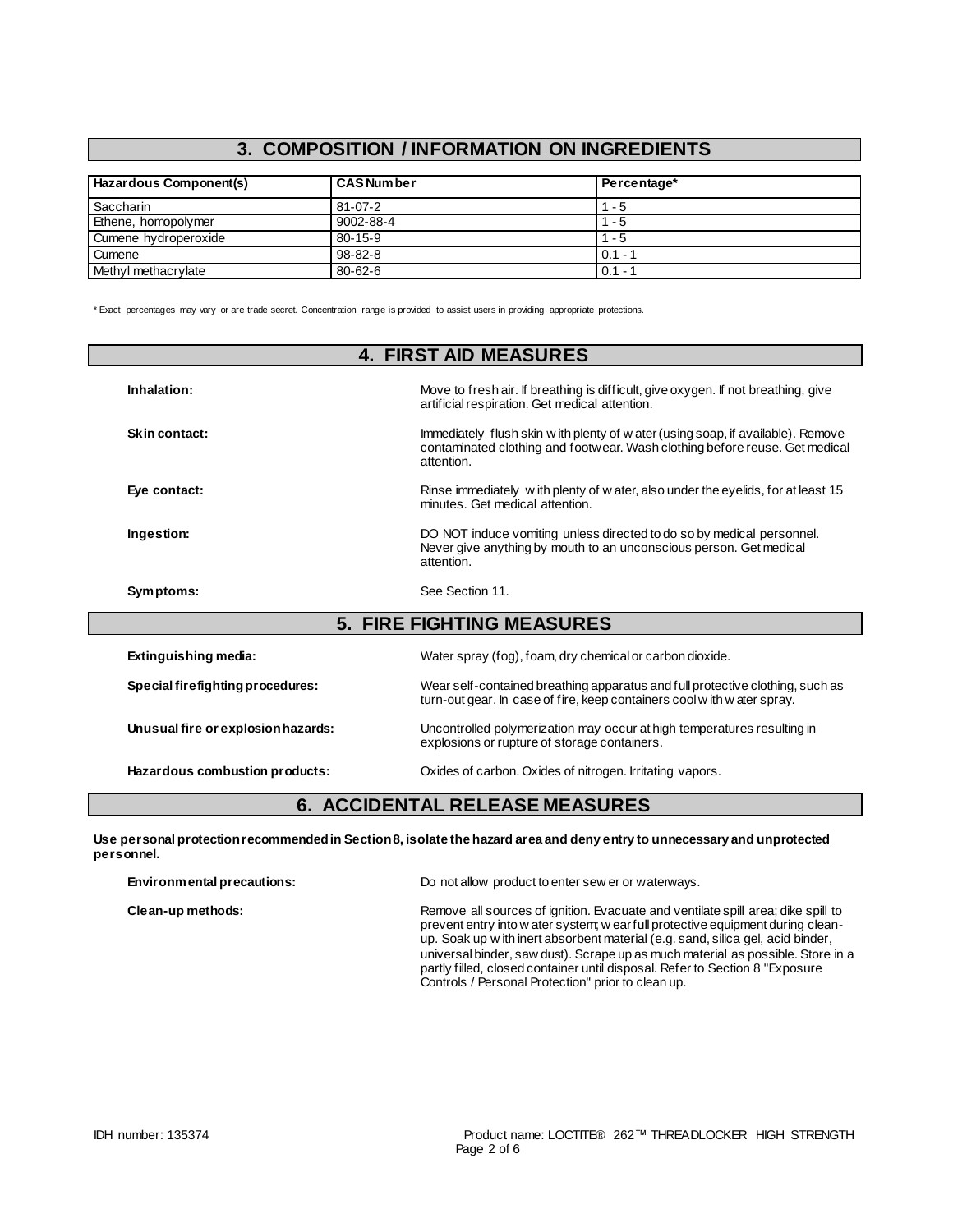## **7. HANDLING AND STORAGE**

**Handling:** Use only w ith adequate ventilation. Prevent contact w ith eyes, skin and clothing. Do not breathe vapor and mist. Wash thoroughly after handling. Keep container closed. Refer to Section 8.

**Storage:** For safe storage, store between 0 °C (32°F) and 32 °C (89.6 °F) Keep in a cool, w ell ventilated area aw ay from heat, sparks and open flame. Keep container tightly closed until ready for use.

## **8. EXPOSURE CONTROLS / PERSONAL PROTECTION**

**Employers should complete an assessment of all workplaces to determine the need for, and selection of, proper exposure controls and protective equipment for each task performed.**

| Hazardous Component(s) | <b>ACGIHTLV</b>                                                              | <b>OSHA PEL</b>                                                                                                                                                                                                 | <b>AIHA WEEL</b>                           | <b>OTHER</b> |
|------------------------|------------------------------------------------------------------------------|-----------------------------------------------------------------------------------------------------------------------------------------------------------------------------------------------------------------|--------------------------------------------|--------------|
| <b>Saccharin</b>       | None                                                                         | None                                                                                                                                                                                                            | None                                       | None         |
| Ethene, homopolymer    | 10 mg/m3 TWA<br>Inhalable particles.<br>3 mg/m3 TWA<br>Respirable particles. | 15 MPPCF TWA<br>Respirable fraction.<br>15 mg/m3 TWA Total<br>dust.<br>50 MPPCF TWA<br>Total dust.<br>5 mg/m3 TWA<br>Respirable fraction.<br>5 mg/m3 PEL<br>Respirable fraction.<br>15 mg/m3 PEL Total<br>dust. | None                                       | None         |
| Cumene hydroperoxide   | None                                                                         | None                                                                                                                                                                                                            | 1 ppm $(6 \text{ mg/m3})$<br>TWA<br>(SKIN) | None         |
| Cumene                 | 50 ppm TWA                                                                   | 50 ppm (245 mg/m3)<br>PEL<br>(SKIN)                                                                                                                                                                             | None                                       | None         |
| Methyl methacrylate    | 50 ppm TWA<br>100 ppm STEL<br>(Dermal sensitization)                         | 100 ppm (410)<br>mg/m3) PEL                                                                                                                                                                                     | None                                       | 50 ppm       |

**Engineering controls:** Provide adequate local exhaust ventilation to maintain w orker exposure below exposure limits.

**Respiratory protection:** Use NIOSH approved respirator if there is potential to exceed exposure limit(s).

**Eye/face protection:** Safety goggles or safety glasses with side shields. Full face protection should in the share of the share of the share of the share of the share of the share of the share of the share of the share of be used if the potential for splashing or spraying of product exists. Safety show ers and eye wash stations should be available.

**Skin protection:** Use chemical resistant, impermeable clothing including gloves and either an apron or body suit to prevent skin contact. Neoprene gloves.

## **9. PHYSICAL AND CHEMICAL PROPERTIES**

**Physical state:** Liquid **Color:** Red **Odor:** Mild<br> **Odor threshold:** Contained the Society of Mot available. **Odor threshold:**<br>pH: **pH:** Not applicable **Boiling point/range:**  $> 149 °C > 3$ <br> **Melting point/ range:**  $> 300$  Not available. **Melting point/ range: Specific gravity:** 1.05

Not applicable **Vapor pressure:**  $\leftarrow$  5 mm hg (27 °C (80.6 °F))<br> **Boiling point/range:**  $\leftarrow$  149 °C (> 300.2 °F)

IDH number: 135374 Product name: LOCTITE® 262™ THREADLOCKER HIGH STRENGTH Page 3 of 6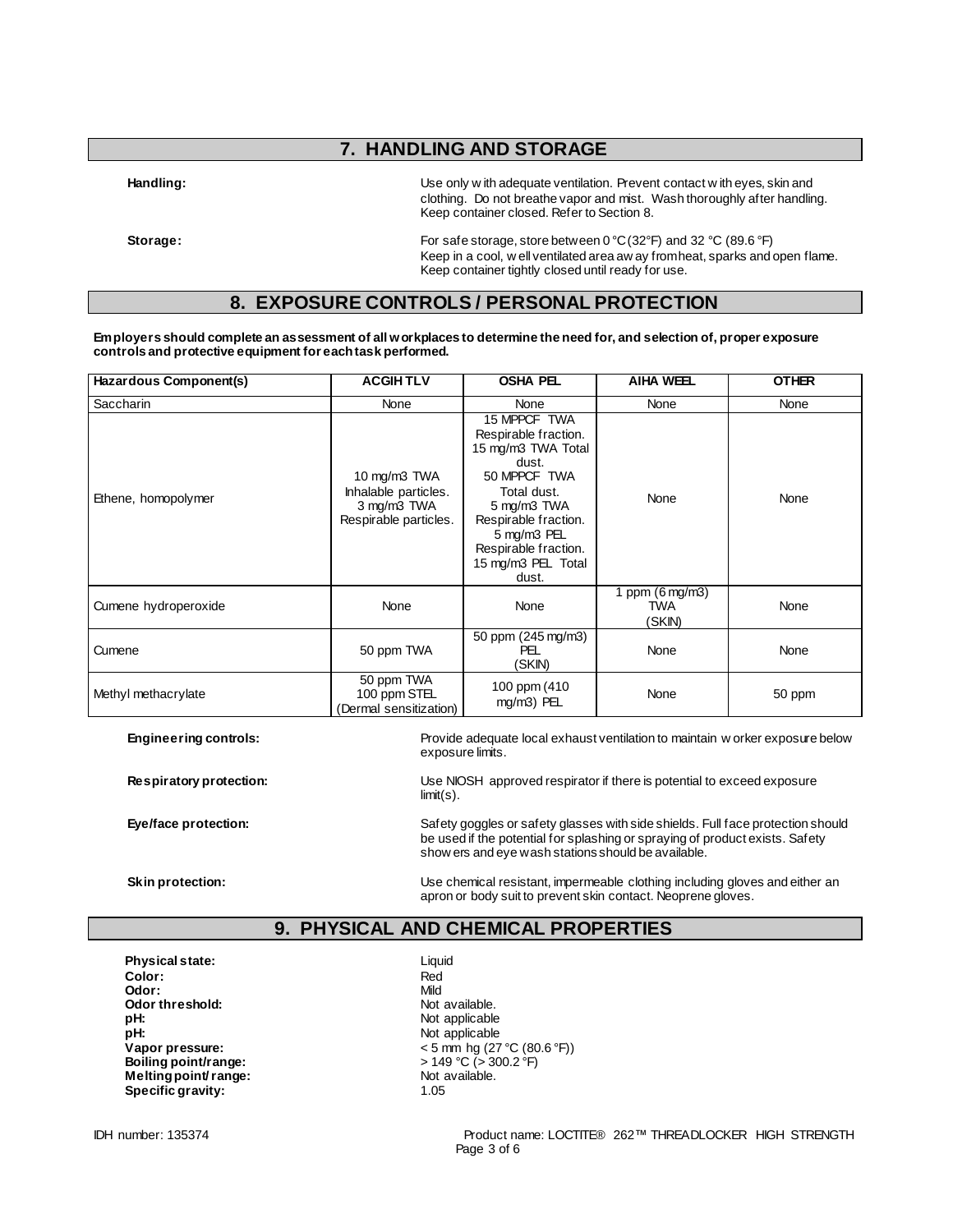| Vapor density:                           | Not available.                                    |
|------------------------------------------|---------------------------------------------------|
| Flash point:                             | $> 93.3$ °C ( $> 199.94$ °F) Tagliabue closed cup |
| Flammable/Explosive limits - lower:      | Not available.                                    |
| Flam mable/Explosive limits - upper:     | Not available.                                    |
| Autoignition temperature:                | Not available.                                    |
| Flammability:                            | Not applicable                                    |
| Evaporation rate:                        | Not available.                                    |
| Solubility in water:                     | Slight                                            |
| Partition coefficient (n-octanol/water): | Not available.                                    |
| <b>VOC content:</b>                      | $0\%$ ; 0 g/l                                     |
| Viscosity:                               | Not available.                                    |
| Decomposition temperature:               | Not available.                                    |

|                                      | <b>10. STABILITY AND REACTIVITY</b>                                                                                             |
|--------------------------------------|---------------------------------------------------------------------------------------------------------------------------------|
| Stability:                           | Stable under normal conditions of storage and use.                                                                              |
| Hazardous reactions:                 | None under normal processing. Polymerization may occur at elevated temperature or in the<br>presence of incompatible materials. |
| Hazardous decomposition<br>products: | Oxides of carbon. Oxides of sulfur. Oxides of nitrogen. Phenolics. Irritating organic vapours.                                  |
| Incompatible materials:              | Iron. Copper. Rust. Aluminum. Zinc. Reducing agents. Strong acids and oxidizing agents.<br>Oxygen scavengers. Strong alkalis.   |
| Reactivity:                          | Not available.                                                                                                                  |
| Conditions to avoid:                 | Elevated temperatures. Heat, flames, sparks and other sources of ignition. Store aw ay from<br>incompatible materials.          |

# **11. TOXICOLOGICAL INFORMATION**

**Relevant routes of exposure:** Skin, Inhalation, Eyes, Ingestion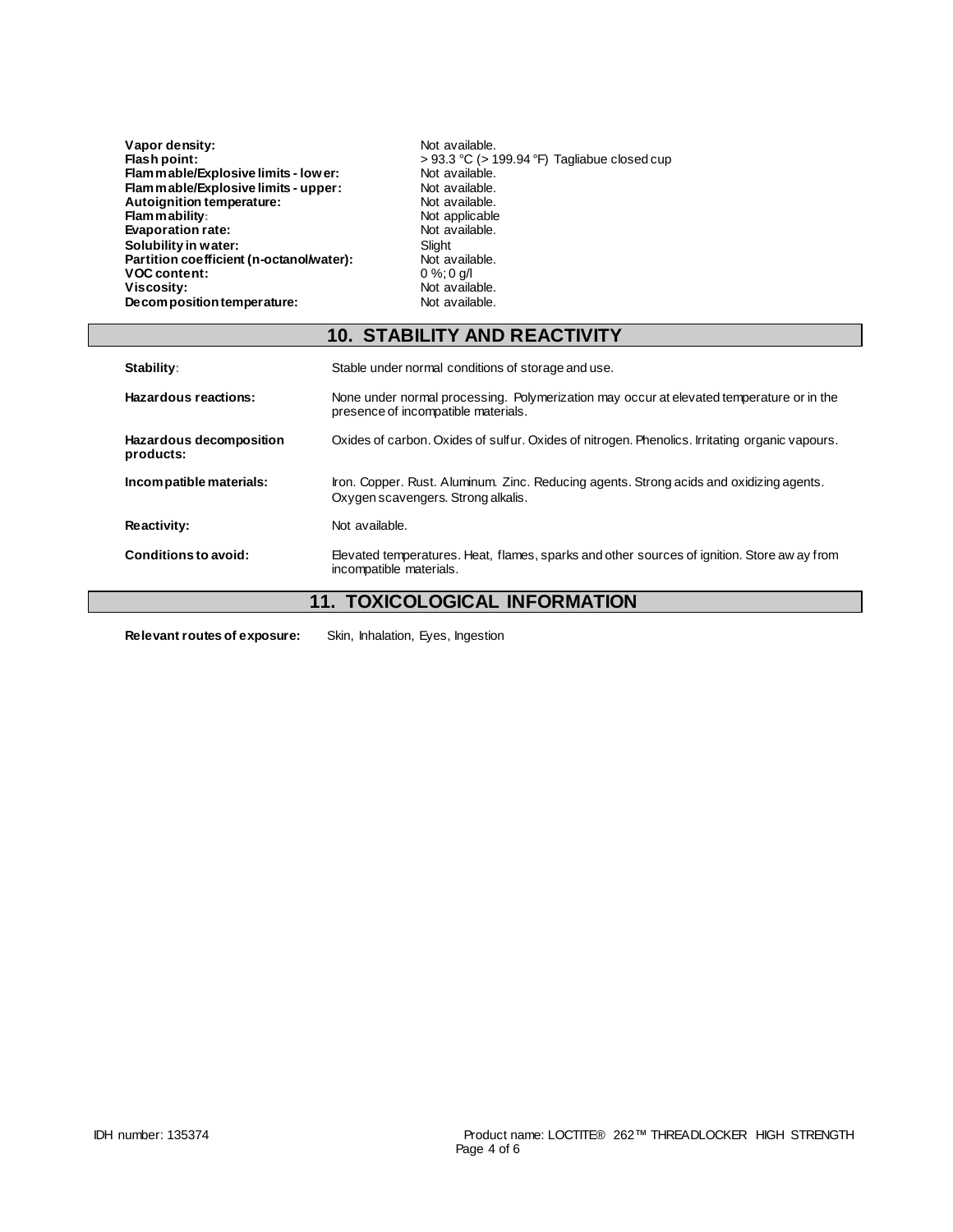### **Potential Health Effects/Symptoms**

| Inhalation:          | Inhalation of vapors or mists of the product may be irritating to the respiratory system. |
|----------------------|-------------------------------------------------------------------------------------------|
| <b>Skin contact:</b> | Causes skin irritation. May cause allergic skin reaction.                                 |
| Eve contact:         | Causes eve irritation.                                                                    |
| Ingestion:           | May cause gastrointestinal tract irritation if swallowed.                                 |
|                      |                                                                                           |

| Hazardous Component(s) | <b>LD50s and LC50s</b>                                                                                       | Immediate and Delayed Health Effects                                       |  |
|------------------------|--------------------------------------------------------------------------------------------------------------|----------------------------------------------------------------------------|--|
| <b>Saccharin</b>       | Oral LD50 (Mouse) = 17 g/kg                                                                                  | No Target Organs                                                           |  |
| Ethene, homopolymer    | None                                                                                                         | No Target Organs                                                           |  |
| Cumene hydroperoxide   | Inhalation LC50 (Mouse, $4 h$ ) = 200 mg/l                                                                   | Allergen, Central nervous system, Corrosive,<br>Irritant, Mutagen          |  |
| Cumene                 | Oral LD50 (Rat) = $2.91$ g/kg<br>Oral LD50 $(Rat) = 1,400$ mg/kg<br>Inhalation LC50 (Rat, $4 h$ ) = 8000 ppm | Central nervous system, Irritant, Lung                                     |  |
| Methyl methacrylate    | Oral LD50 $(Rat) = 7,800$ mg/kg<br>Oral LD50 (Rabbit) = $6,000$ mg/kg<br>Oral LD50 (Rat) = $9,400$ mg/kg     | Allergen, Irritant, Kidney, Liver, Mutagen,<br>Nervous System, Respiratory |  |

| Hazardous Component(s) | <b>NTP Carcinogen</b>                               | <b>IARC Carcinogen</b> | <b>OSHA Carcinogen</b><br>(Specifically Regulated) |
|------------------------|-----------------------------------------------------|------------------------|----------------------------------------------------|
| Saccharin              | No                                                  | No                     | No                                                 |
| Ethene, homopolymer    | No                                                  | No                     | No                                                 |
| Cumene hydroperoxide   | No                                                  | No                     | No                                                 |
| Cumene                 | Reasonably Anticipated to be<br>a Human Carcinogen. | Group 2B               | No                                                 |
| Methyl methacrylate    | No                                                  | No                     | No                                                 |

## **12. ECOLOGICAL INFORMATION**

**Ecological information:** Not available.

### **13. DISPOSAL CONSIDERATIONS**

**Information provided is for unused product only.**

| Recommended method of disposal: | Follow all local, state, federal and provincial regulations for disposal. |  |
|---------------------------------|---------------------------------------------------------------------------|--|
|                                 |                                                                           |  |

### Hazardous waste number: Not a RCRA hazardous waste.

### **14. TRANSPORT INFORMATION**

**The transport information provided in this section only applies to the material/formulation itself, and is not specific to any package/configuration.**

| U.S. Department of Transportation Ground (49 CFR) |                                                         |
|---------------------------------------------------|---------------------------------------------------------|
| Proper shipping name:                             | RQ, Environmentally hazardous substance, liquid, n.o.s. |
| Hazard class or division:                         | 9                                                       |
| Identification number:                            | UN 3082                                                 |
| Packing group:                                    | Ш                                                       |
| <b>DOT Hazardous Substance(s):</b>                | alpha, alpha-Dimethylbenzylhydroperoxide                |
| International Air Transportation (ICAO/IATA)      |                                                         |
| Propershipping name:                              | RQ, Environmentally hazardous substance, liquid, n.o.s. |
| Hazard class or division:                         | 9                                                       |
| Identification number:                            | UN 3082                                                 |
| Packing group:                                    | Ш                                                       |

**Packing group:**